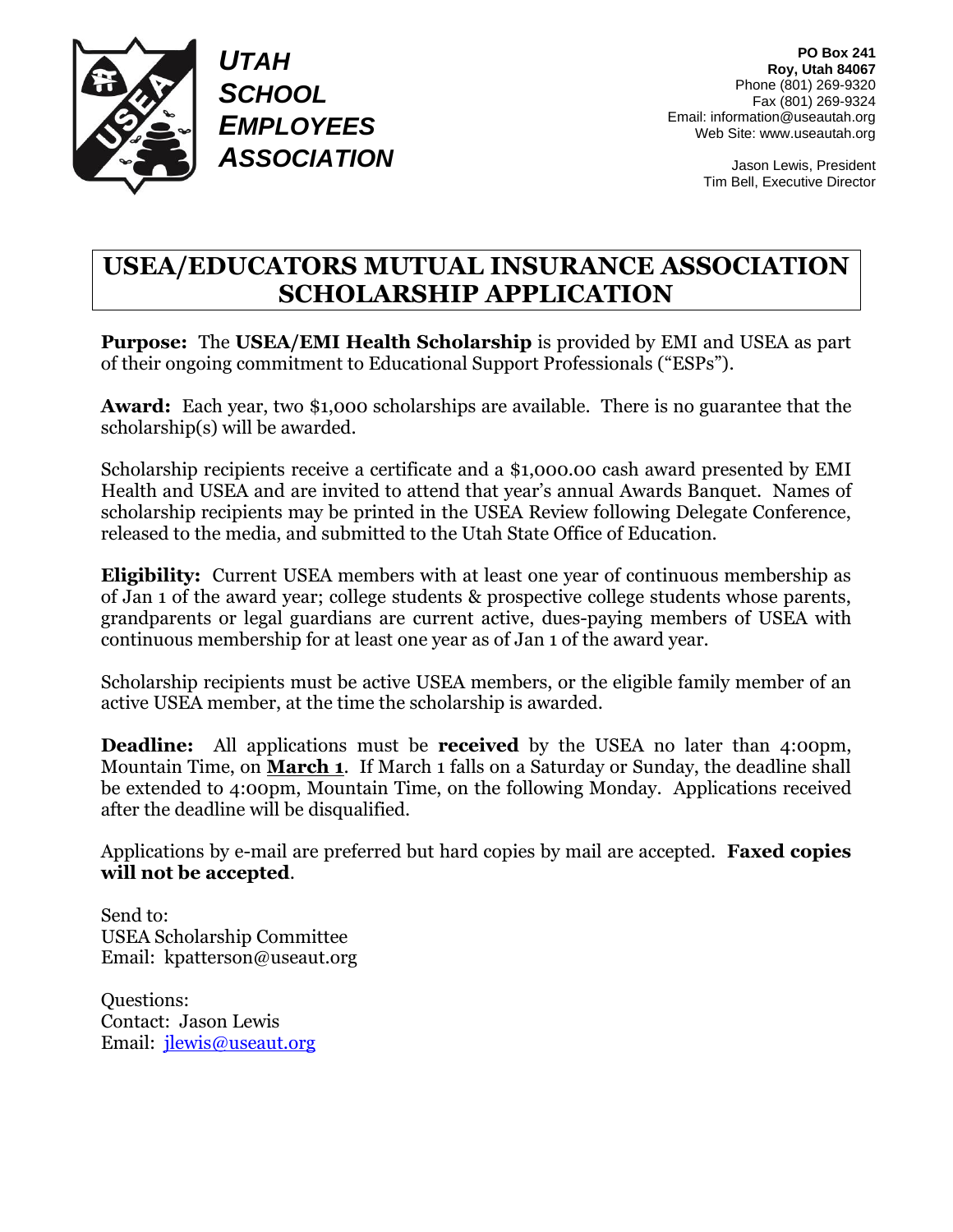#### **Application Requirements and Selection Procedure**

**Application:** Applications may come from any eligible individual, must be submitted in the specified format and must comply with the application guidelines.

**Selection:** All applications must comply with the application guidelines. The USEA President shall appoint an Outstanding Employees/Scholarship Committee to review all applications and ensure that eligibility and submission requirements are met. The Committee will forward its recommendations to the USEA President for consideration and action.

**Notification:** The scholarship recipient(s) will be notified and announced at the annual USEA Awards Banquet.

A personal photograph, suitable for publication, will be required of the recipient(s). If unable to attend the presentation, a short video or written statement from the recipient is requested.

**Criteria:** Judging will be based on the overall appearance and substance of the application. Recipients will be selected based on their academic achievement, written statement/essay and contributions they have made within their home, school and/or community.

Additional consideration may be given to applicants who have a financial need and accomplishments in the following areas:

- Educational Goals
- Leadership
- Community Service
- Honors & Awards
- Student Activities

**Application Guidelines/Assembly of Application Packet:** Application packages must include all of the applicable materials listed below, in the specified format and order.

Formatting Instructions:

- 12-point type
- Double-spaced
- 1 inch margins all around
- All pages numbered
- Handwritten information, other than signatures, is **NOT** allowed**.**
- ❖ **Applicant data sheet** must use the specified form and marked as 'Page 1' with the following pages numbered consecutively from there.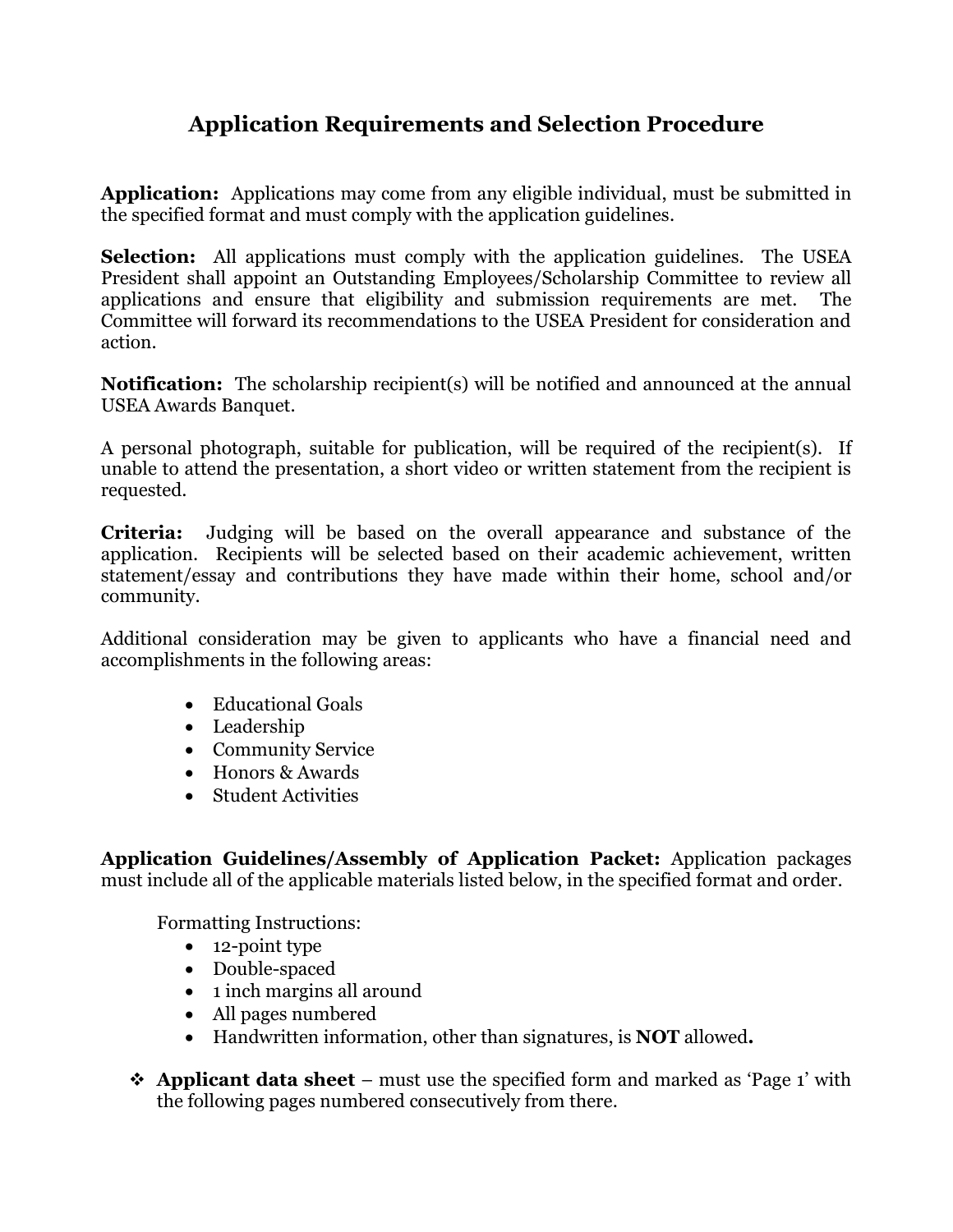- ❖ **Applicant statement/essay** *maximum 2 pages, double-spaced, 1 inch margins;* please address each of the following criteria:
	- **Education** *describe your educational plans and/or career goals;*
	- **Leadership** *describe how you have shown leadership skills by guiding directing or setting examples for others in your academic, community or personal life;*
	- **Community Service** *describe volunteer work that benefits individuals, groups, nonprofits organizations, schools or the community;*
	- **Honors & Awards** *list honors and/or awards you have received in academic, athletic, leadership or other areas and what have you gained from those experiences;*
	- **Student Activities** *describe student activities in which you have participated during grade 9-12, including any elected positions held;*
- ❖ **A statement about the role ESPs have played in your life** *maximum 150 words (approximately 1/2 page)*
- ❖ **Current students, most recent transcript (copy) showing cumulative GPA**
- ❖ **Most recent ACT scores, if available**
- ❖ **Proof of registration from the educational institution of your choice**
- ❖ **Optional letters of support** *maximum 2 letters, 1 page each*

Applicants **may** include up to two letters of support. Letters should be from those who know the applicant well, must include how long the writer has known the applicant and in what capacity the writer is able to comment on the applicant's accomplishments.

Applications that do not comply with the guidelines, as well as late, incomplete, handwritten or faxed applications, will be disqualified.